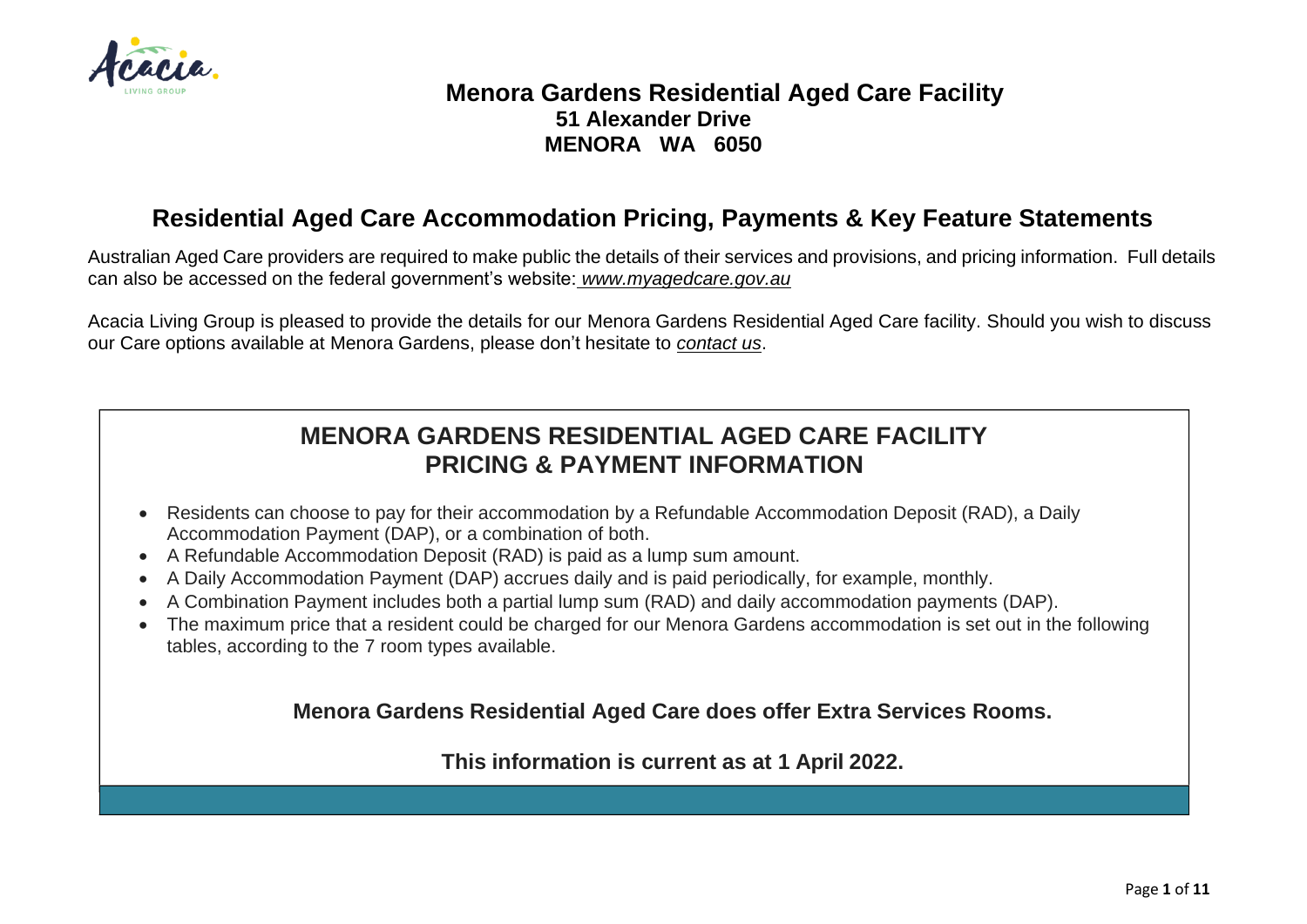| <b>ROOM TYPE 1:</b>                                                                    | Single Room + private en-suite                                                                                                                                                                                       |
|----------------------------------------------------------------------------------------|----------------------------------------------------------------------------------------------------------------------------------------------------------------------------------------------------------------------|
| <b>EXTRA SERVICES ROOM:</b>                                                            | No                                                                                                                                                                                                                   |
| <b>Maximum Refundable Accommodation Deposit:</b><br>(RAD)                              | \$295,000.00                                                                                                                                                                                                         |
| <b>Maximum Daily Accommodation Payment:</b><br>(DAP)                                   | \$32.65                                                                                                                                                                                                              |
| <b>Combination Payment Example:</b><br>50% Refundable Accommodation Deposit (RAD)<br>& | \$147,500.00                                                                                                                                                                                                         |
| 50% Daily Accommodation Payment (DAP)                                                  | \$16.32                                                                                                                                                                                                              |
| <b>Room Description:</b>                                                               | Recently renovated en-suite rooms with high quality fittings and fixtures, with garden and/or<br>courtyard views. Nurse call, telephone and television connections to all rooms.                                     |
| <b>Room Size:</b>                                                                      | Room - 17 square metres<br>En-suite $-5.6$ square metres<br>Total Room Size - 22.6 square metres combined.                                                                                                           |
| <b>Common Areas:</b>                                                                   | Large, well appointed and comfortable common areas designed to suit resident's interests<br>and a broad range of activities.                                                                                         |
|                                                                                        | Extensive balconies, patios and courtyards with access to walkways and large landscaped<br>gardens and parkland with lawn bowling and golf putting green, covered picnic and BBQ<br>area, and children's playground. |
|                                                                                        | Physiotherapy & Occupational Therapy services, onsite GP's, Dietician, Pain Clinic, high<br>care continence products, and general specialised seating. Limited onsite Dental and<br>Podiatry services.               |
| Additional Care or Services offered at no<br>additional cost:                          | Regular organised and accompanied shopping trips and outings to a range of points of<br>interest and/or activities, with transport provided by our complimentary Bus service.                                        |
|                                                                                        | Onsite pet therapy. Non-Denominational Chapel.<br>Access to onsite RSL Sub Branch, Foxtel, Happy Hour drinks and snacks, organised<br>concerts, resident and partner functions, entertainment and activities.        |
| Optional Additional Extras available at an<br>additional expense:                      | Telephone calls, dry cleaning, newspapers and magazines.                                                                                                                                                             |
|                                                                                        | Hairdressing and beautician services (including manicure/pedicure, skin and beauty<br>treatments).                                                                                                                   |
|                                                                                        | Onsite restaurant food and beverages, and residential care facility family meals.                                                                                                                                    |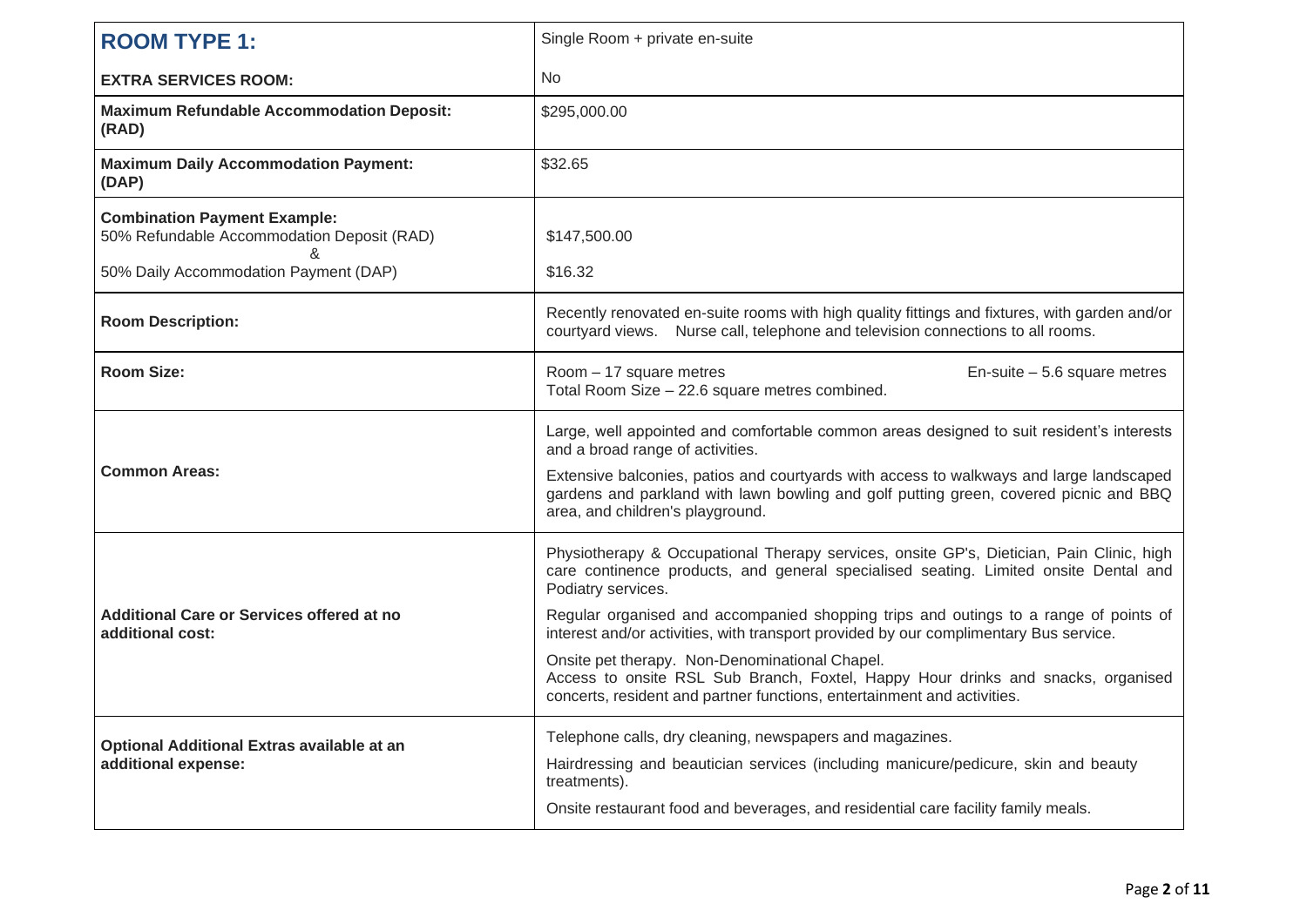| <b>ROOM TYPE 2:</b>                                                               | Single Room + private en-suite                                                                                                                                                                                       |
|-----------------------------------------------------------------------------------|----------------------------------------------------------------------------------------------------------------------------------------------------------------------------------------------------------------------|
| <b>EXTRA SERVICES ROOM:</b>                                                       | <b>No</b>                                                                                                                                                                                                            |
| <b>Maximum Refundable Accommodation Deposit:</b><br>(RAD)                         | \$450,000.00                                                                                                                                                                                                         |
| <b>Maximum Daily Accommodation Payment:</b><br>(DAP)                              | \$49.80                                                                                                                                                                                                              |
| <b>Combination Payment Example:</b><br>50% Refundable Accommodation Deposit (RAD) | \$225,000.00                                                                                                                                                                                                         |
| 50% Daily Accommodation Payment (DAP)                                             | \$24.90                                                                                                                                                                                                              |
| <b>Room Description:</b>                                                          | Large modern en-suite rooms with picture windows and high quality fittings and fixtures.<br>Superior outlook with garden and/or courtyard views. Nurse call, telephone and television<br>connections to all rooms.   |
| <b>Room Size:</b>                                                                 | Room - 17 square metres<br>En-suite $-5.6$ square metres<br>Total Room Size - 22.6 square metres combined.                                                                                                           |
|                                                                                   | Large, well appointed and comfortable common areas designed to suit resident's interests<br>and a broad range of activities.                                                                                         |
| <b>Common Areas:</b>                                                              | Extensive balconies, patios and courtyards with access to walkways and large landscaped<br>gardens and parkland with lawn bowling and golf putting green, covered picnic and BBQ<br>area, and children's playground. |
|                                                                                   | Physiotherapy & Occupational Therapy services, onsite GP's, Dietician, Pain Clinic, high<br>care continence products, and general specialised seating. Limited onsite Dental and<br>Podiatry services.               |
| <b>Additional Care or Services offered at no</b><br>additional cost:              | Regular organised and accompanied shopping trips and outings to a range of points of<br>interest and/or activities, with transport provided by our complimentary Bus service.                                        |
|                                                                                   | Onsite pet therapy. Non-Denominational Chapel.                                                                                                                                                                       |
|                                                                                   | Access to onsite RSL Sub Branch, Foxtel, Happy Hour drinks and snacks, organised<br>concerts, resident and partner functions, entertainment and activities.                                                          |
|                                                                                   | Telephone calls, dry cleaning, newspapers and magazines.                                                                                                                                                             |
| Optional Additional Extras available at an<br>additional expense:                 | Hairdressing and beautician services (including manicure/pedicure, skin and beauty<br>treatments).                                                                                                                   |
|                                                                                   | Onsite restaurant food and beverages, and residential care facility family meals.                                                                                                                                    |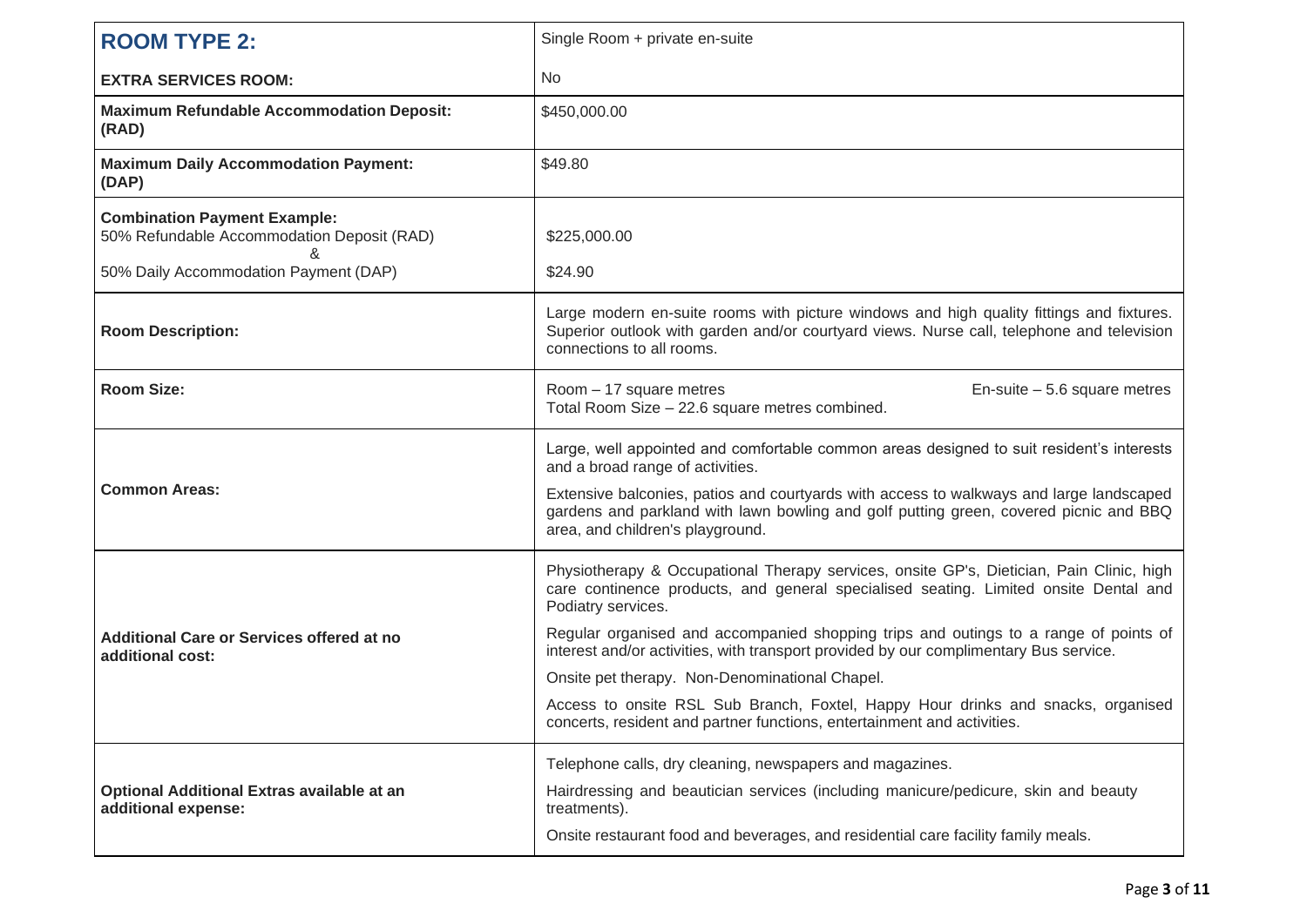| <b>ROOM TYPE 3:</b>                                                               | Single Room + private en-suite                                                                                                                                                                                        |
|-----------------------------------------------------------------------------------|-----------------------------------------------------------------------------------------------------------------------------------------------------------------------------------------------------------------------|
| <b>EXTRA SERVICES ROOM:</b>                                                       | <b>No</b>                                                                                                                                                                                                             |
| <b>Maximum Refundable Accommodation Deposit:</b><br>(RAD)                         | \$550,000.00                                                                                                                                                                                                          |
| <b>Maximum Daily Accommodation Payment:</b><br>(DAP)                              | \$60.87                                                                                                                                                                                                               |
| <b>Combination Payment Example:</b><br>50% Refundable Accommodation Deposit (RAD) | \$275,000.00                                                                                                                                                                                                          |
| 50% Daily Accommodation Payment (DAP)                                             | \$30.43                                                                                                                                                                                                               |
| <b>Room Description:</b>                                                          | Superior modern en-suite rooms with picture windows and high-quality fittings and fixtures.<br>Superior outlook with garden and/or courtyard views. Nurse call, telephone and television<br>connections to all rooms. |
| <b>Room Size:</b>                                                                 | Room - 17 square metres<br>En-suite $-5.6$ square metres<br>Total Room Size - 22.6 square metres combined.                                                                                                            |
|                                                                                   | Large, well appointed and comfortable common areas designed to suit resident's interests<br>and a broad range of activities.                                                                                          |
| <b>Common Areas:</b>                                                              | Extensive balconies, patios and courtyards with access to walkways and large landscaped<br>gardens and parkland with lawn bowling and golf putting green, covered picnic and BBQ<br>area, and children's playground.  |
|                                                                                   | Physiotherapy & Occupational Therapy services, onsite GP's, Dietician, Pain Clinic, high<br>care continence products, and general specialised seating. Limited onsite Dental and<br>Podiatry services.                |
| <b>Additional Care or Services offered at no</b><br>additional cost:              | Regular organised and accompanied shopping trips and outings to a range of points of<br>interest and/or activities, with transport provided by our complimentary Bus service.                                         |
|                                                                                   | Onsite pet therapy. Non-Denominational Chapel.                                                                                                                                                                        |
|                                                                                   | Access to onsite RSL Sub Branch, Foxtel, Happy Hour drinks and snacks, organised<br>concerts, resident and partner functions, entertainment and activities.                                                           |
|                                                                                   | Telephone calls, dry cleaning, newspapers and magazines.                                                                                                                                                              |
| Optional Additional Extras available at an<br>additional expense:                 | Hairdressing and beautician services (including manicure/pedicure, skin and beauty<br>treatments).                                                                                                                    |
|                                                                                   | Onsite restaurant food and beverages, and residential care facility family meals.                                                                                                                                     |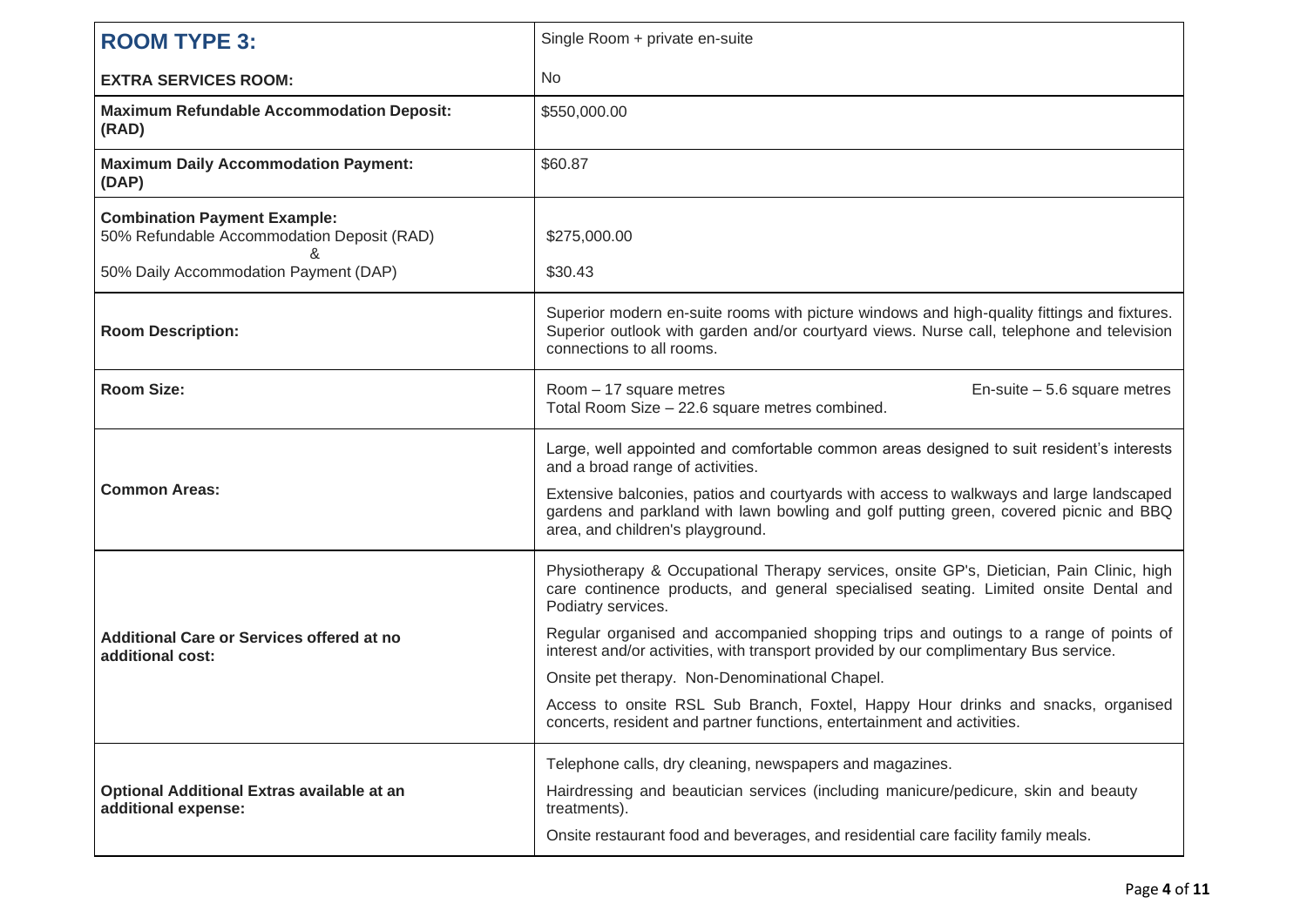| <b>ROOM TYPE 4:</b>                                                                    | Single Room + private en-suite                                                                                                                                                                                                                                                                      |
|----------------------------------------------------------------------------------------|-----------------------------------------------------------------------------------------------------------------------------------------------------------------------------------------------------------------------------------------------------------------------------------------------------|
| <b>EXTRA SERVICES ROOM:</b>                                                            | Yes                                                                                                                                                                                                                                                                                                 |
| <b>Maximum Refundable Accommodation Deposit:</b><br>(RAD)                              | \$350,000.00                                                                                                                                                                                                                                                                                        |
| <b>Maximum Daily Accommodation Payment:</b><br>(DAP)                                   | \$38.73                                                                                                                                                                                                                                                                                             |
| <b>Combination Payment Example:</b><br>50% Refundable Accommodation Deposit (RAD)<br>ጼ | \$175,000.00                                                                                                                                                                                                                                                                                        |
| 50% Daily Accommodation Payment (DAP)                                                  | \$19.36                                                                                                                                                                                                                                                                                             |
| <b>Additional Extra Service Fee (per day):</b>                                         | \$26.0                                                                                                                                                                                                                                                                                              |
|                                                                                        | Full time designated Extra Service Concierge.                                                                                                                                                                                                                                                       |
| <b>Additional Extra Services included in the daily</b><br><b>Extra Services Fee:</b>   | Private lounge area with complimentary daily newspapers and weekly magazines provided<br>in the media room and common areas, with fresh floral arrangements throughout.                                                                                                                             |
|                                                                                        | Private dining room facility, daily continental breakfast buffet and menu ordered cooked<br>breakfast, with superior menu options and quality wines accompanying lunch and evening<br>meals. Pre-dinner drinks with cheese and biscuits are available. Special dietary<br>requirements catered for. |
|                                                                                        | Individual physiotherapy and/or massage programs in-room or within the therapy<br>clinic. Beautician services (including manicure/pedicure, skin and beauty treatments).                                                                                                                            |
|                                                                                        | Regular organised and accompanied outings to a range of cultural events, including but not<br>limited to the theatre, cinema and galleries, with transport provided by our complimentary<br>Bus service.                                                                                            |
| <b>Room Description:</b>                                                               | Executive finish and furnished en-suite rooms with picture windows and high-quality fittings<br>and fixtures, including window treatments, small fridge, wall mounted plasma tv, quality<br>carpet, with superior garden and park views. Nurse call and telephone to all rooms.                     |
| <b>Room Size:</b>                                                                      | $Room - 17$ square metres<br>En-suite $-5.6$ square metres<br>Total Room Size – 22.6 square metres combined.                                                                                                                                                                                        |
|                                                                                        | Large, well appointed executive finish, interior designed and furnished common areas to suit<br>resident's interests and a broad range of activities.                                                                                                                                               |
| <b>Common Areas:</b>                                                                   | Extensive balconies, patios and courtyards with access to walkways and large landscaped<br>gardens and parkland with lawn bowling and golf putting green, covered picnic and BBQ<br>area, and children's playground.                                                                                |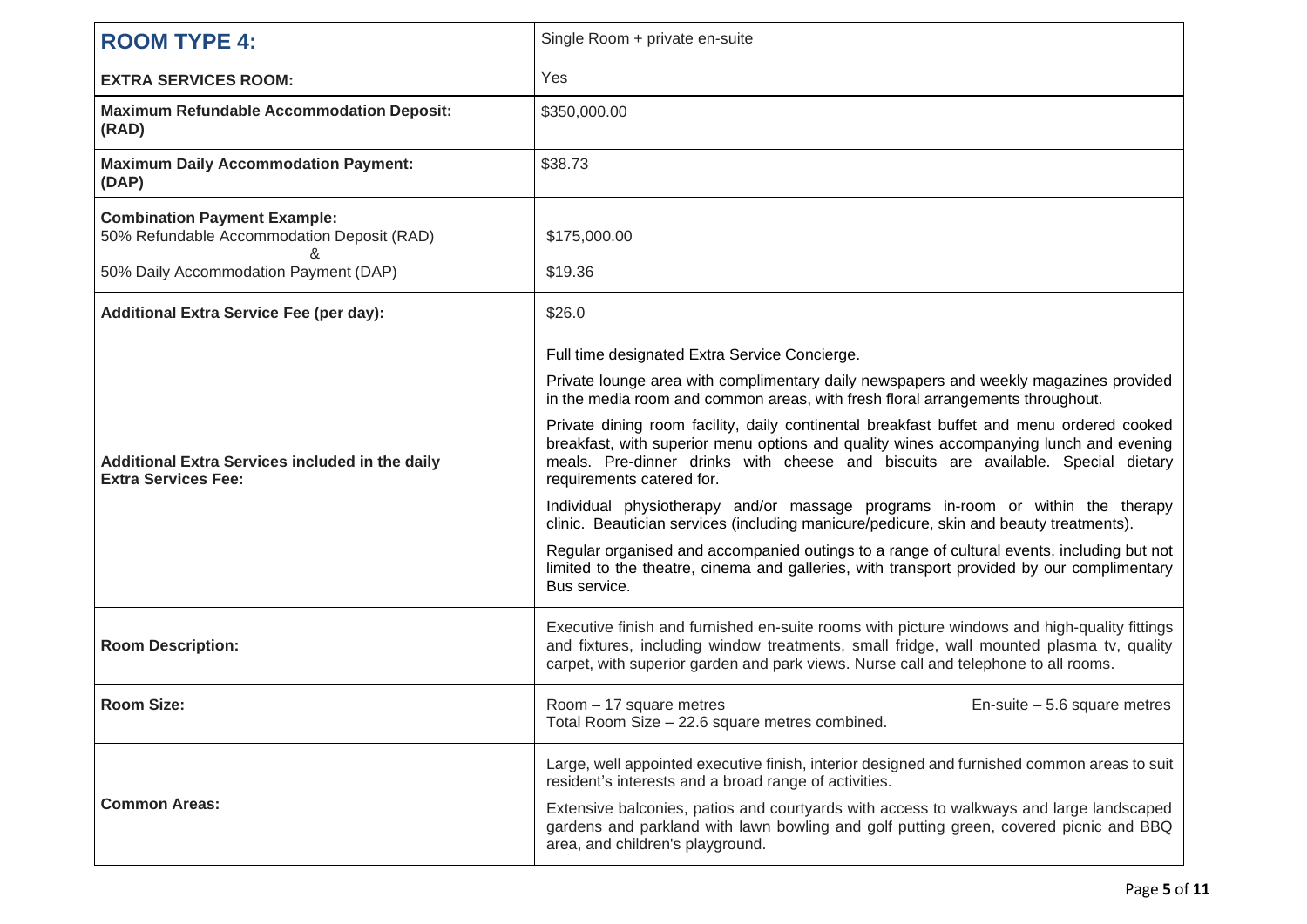| Additional Care or Services offered at no<br>additional cost:            | Physiotherapy & Occupational Therapy services, onsite GP's, Dietician, Pain Clinic, high<br>care continence products, and general specialised seating. Limited onsite Dental and<br>Podiatry services. |
|--------------------------------------------------------------------------|--------------------------------------------------------------------------------------------------------------------------------------------------------------------------------------------------------|
|                                                                          | Regular organised and accompanied shopping trips and outings to a range of points of<br>interest and/or activities, with transport provided by our complimentary Bus service.                          |
|                                                                          | Onsite pet therapy. Non-Denominational Chapel.                                                                                                                                                         |
|                                                                          | Access to onsite RSL Sub Branch, Foxtel, Happy Hour drinks and snacks, organised<br>concerts, resident and partner functions, entertainment and activities.                                            |
| <b>Optional Additional Extras available at an</b><br>additional expense: | Telephone calls, dry cleaning, additional newspapers and magazines.                                                                                                                                    |
|                                                                          | Hairdressing.                                                                                                                                                                                          |
|                                                                          | Onsite restaurant food and beverages, and residential care facility family meals.                                                                                                                      |
|                                                                          |                                                                                                                                                                                                        |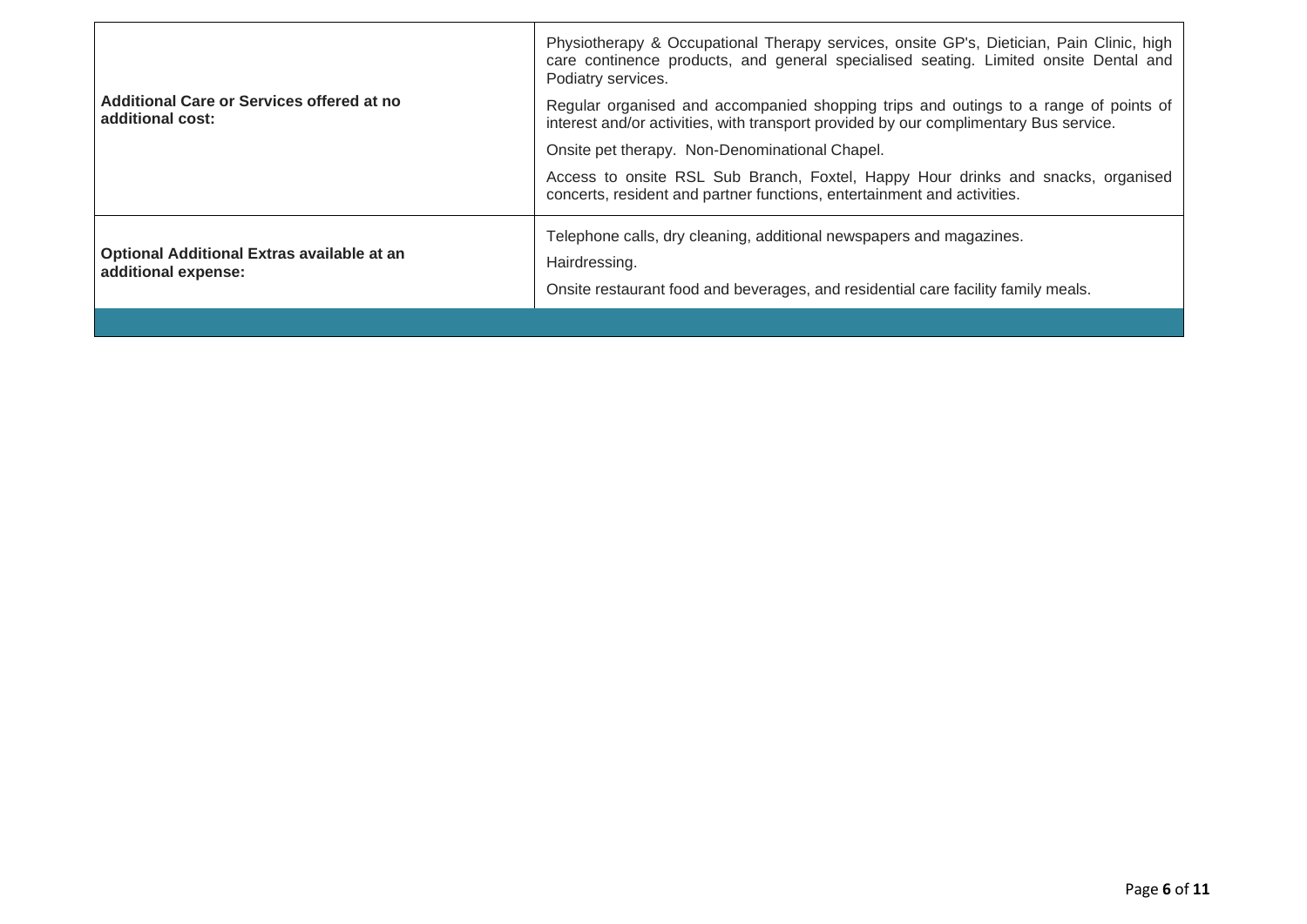| <b>ROOM TYPE 5:</b>                                                                  | Single Room + private en-suite                                                                                                                                                                                                                                                                      |
|--------------------------------------------------------------------------------------|-----------------------------------------------------------------------------------------------------------------------------------------------------------------------------------------------------------------------------------------------------------------------------------------------------|
| <b>EXTRA SERVICES ROOM:</b>                                                          | Yes                                                                                                                                                                                                                                                                                                 |
| <b>Maximum Refundable Accommodation Deposit</b><br>(RAD)                             | \$550,000.00                                                                                                                                                                                                                                                                                        |
| <b>Maximum Daily Accommodation Payment</b><br>(DAP)                                  | \$60.87                                                                                                                                                                                                                                                                                             |
| <b>Combination Payment Example:</b><br>50% Refundable Accommodation Deposit (RAD)    | \$275,000.00                                                                                                                                                                                                                                                                                        |
| 50% Daily Accommodation Payment (DAP)                                                | \$30.43                                                                                                                                                                                                                                                                                             |
| <b>Additional Extra Service Fee (per day):</b>                                       | \$26.00                                                                                                                                                                                                                                                                                             |
|                                                                                      | Full time designated Extra Service Concierge.                                                                                                                                                                                                                                                       |
| <b>Additional Extra Services included in the daily</b><br><b>Extra Services Fee:</b> | Private lounge area with complimentary daily newspapers and weekly magazines provided<br>in the media room and common areas, with fresh floral arrangements throughout.                                                                                                                             |
|                                                                                      | Private dining room facility, daily continental breakfast buffet and menu ordered cooked<br>breakfast, with superior menu options and quality wines accompanying lunch and evening<br>meals. Pre-dinner drinks with cheese and biscuits are available. Special dietary<br>requirements catered for. |
|                                                                                      | Individual physiotherapy and/or massage programs in-room or within the therapy<br>clinic. Beautician services (including manicure/pedicure, skin and beauty treatments).                                                                                                                            |
|                                                                                      | Regular organised and accompanied outings to a range of cultural events, including but not<br>limited to the theatre, cinema and galleries, with transport provided by our complimentary<br>Bus service.                                                                                            |
| <b>Room Description:</b>                                                             | Executive finish and furnished en-suite rooms with picture windows and high quality fittings<br>and fixtures, including window treatments, small fridge, wall mounted plasma tv, quality<br>carpet, with superior garden and park views. Nurse call and telephone.                                  |
| <b>Room Size:</b>                                                                    | $Room - 17$ square metres<br>En-suite $-5.6$ square metres<br>Total Room Size - 22.6 square metres combined.                                                                                                                                                                                        |
|                                                                                      | Large, well appointed executive finish, interior designed and furnished common areas to suit<br>resident's interests and a broad range of activities.                                                                                                                                               |
| <b>Common Areas:</b>                                                                 | Extensive balconies, patios and courtyards with access to walkways and large landscaped<br>gardens and parkland with lawn bowling and golf putting green, covered picnic and BBQ<br>area, and children's playground.                                                                                |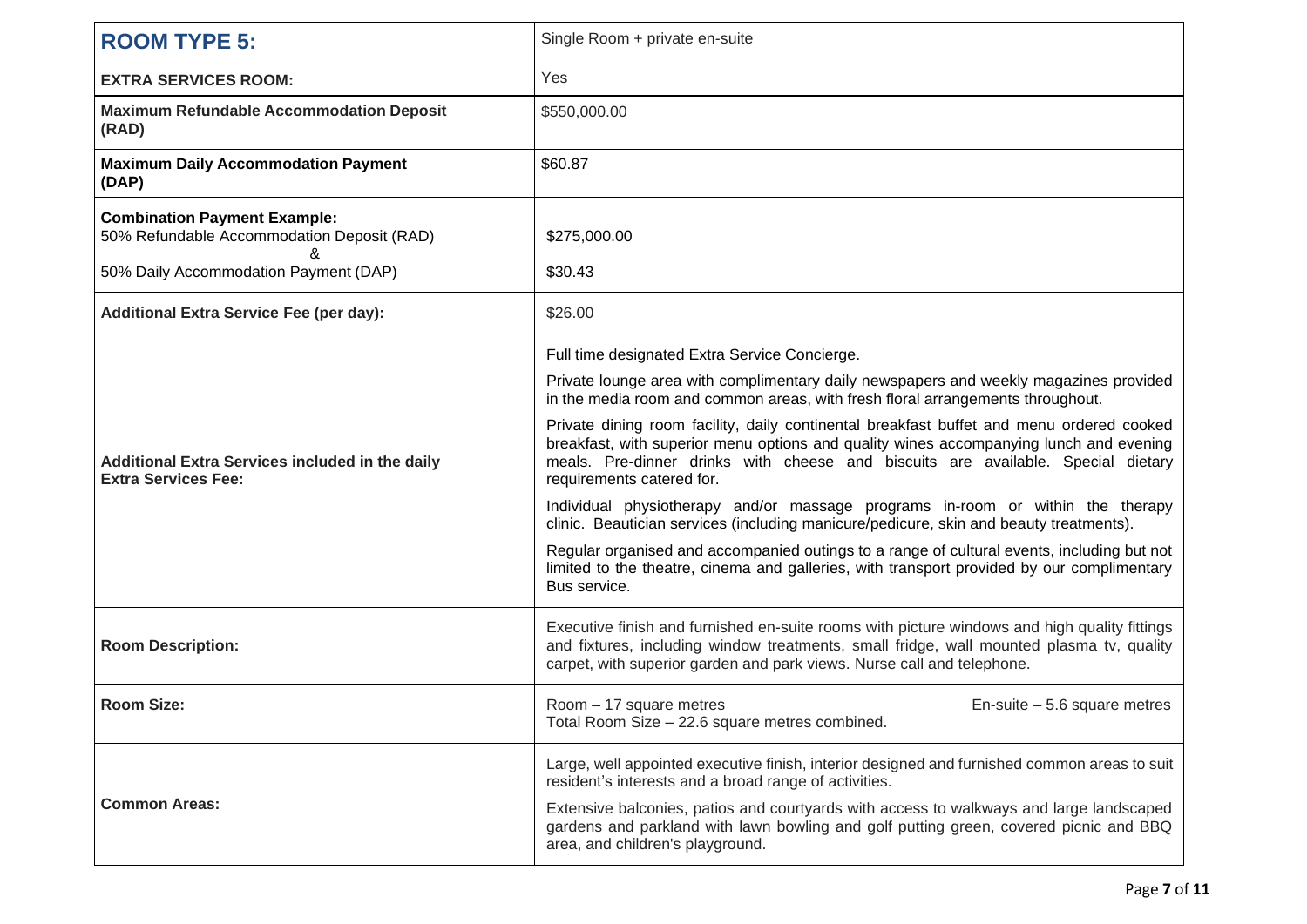|                                                                          | Physiotherapy & Occupational Therapy services, onsite GP's, Dietician, Pain Clinic, high<br>care continence products, and general specialised seating. Limited onsite Dental and<br>Podiatry services. |
|--------------------------------------------------------------------------|--------------------------------------------------------------------------------------------------------------------------------------------------------------------------------------------------------|
| Additional Care or Services offered at no<br>additional cost:            | Regular organised and accompanied shopping trips and outings to a range of points of<br>interest and/or activities, with transport provided by our complimentary Bus service.                          |
|                                                                          | Onsite pet therapy. Non-Denominational Chapel.                                                                                                                                                         |
|                                                                          | Access to onsite RSL Sub Branch, Foxtel, Happy Hour drinks and snacks, organised<br>concerts, resident and partner functions, entertainment and activities.                                            |
| <b>Optional Additional Extras available at an</b><br>additional expense: | Telephone calls, dry cleaning, additional newspapers and magazines.<br>Hairdressing.<br>Onsite restaurant food and beverages, and residential care facility family meals.                              |
|                                                                          |                                                                                                                                                                                                        |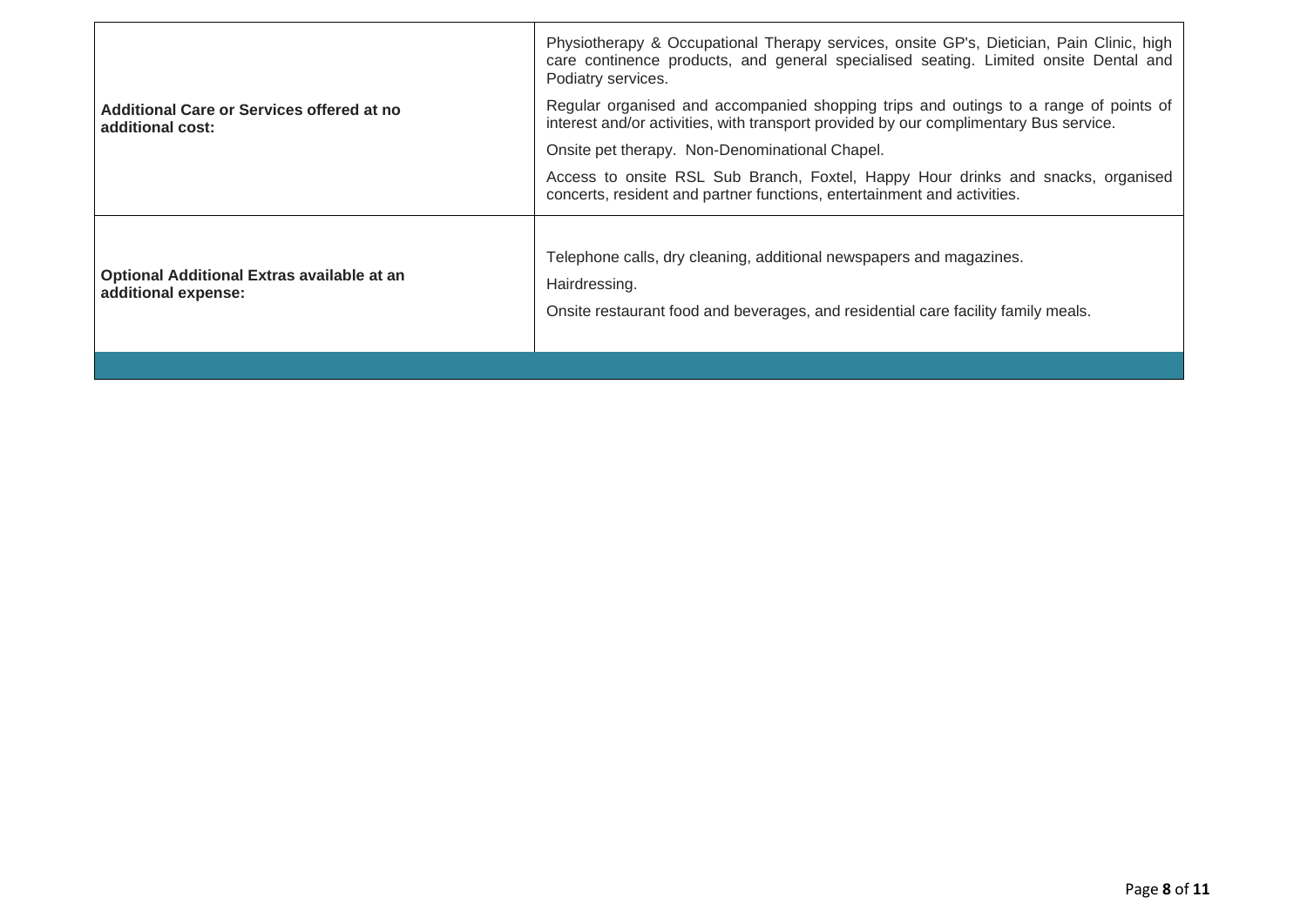| <b>ROOM TYPE 6:</b>                                                               | Single Room + private en-suite                                                                                                                                                                                        |
|-----------------------------------------------------------------------------------|-----------------------------------------------------------------------------------------------------------------------------------------------------------------------------------------------------------------------|
| <b>EXTRA SERVICES ROOM:</b>                                                       | <b>No</b>                                                                                                                                                                                                             |
| <b>Maximum Refundable Accommodation Deposit:</b><br>(RAD)                         | \$750,000.00                                                                                                                                                                                                          |
| <b>Maximum Daily Accommodation Payment:</b><br>(DAP)                              | \$83.01                                                                                                                                                                                                               |
| <b>Combination Payment Example:</b><br>50% Refundable Accommodation Deposit (RAD) | \$375,000.00                                                                                                                                                                                                          |
| 50% Daily Accommodation Payment (DAP)                                             | \$41.50                                                                                                                                                                                                               |
| <b>Room Description:</b>                                                          | Superior modern en-suite rooms with picture windows and high quality fittings and fixtures.<br>Superior outlook with garden and/or courtyard views. Nurse call, telephone and television<br>connections to all rooms. |
| <b>Room Size:</b>                                                                 | Room - 20 square metres<br>En-suite $-5.6$ square metres<br>Total Room Size - 25.6 square metres combined.                                                                                                            |
|                                                                                   | Large, well appointed and comfortable common areas designed to suit resident's interests<br>and a broad range of activities.                                                                                          |
| <b>Common Areas:</b>                                                              | Extensive balconies, patios and courtyards with access to walkways and large landscaped<br>gardens and parkland with lawn bowling and golf putting green, covered picnic and BBQ<br>area, and children's playground.  |
|                                                                                   | Physiotherapy & Occupational Therapy services, onsite GP's, Dietician, Pain Clinic, high<br>care continence products, and general specialised seating. Limited onsite Dental and<br>Podiatry services.                |
| Additional Care or Services offered at no<br>additional cost:                     | Regular organised and accompanied shopping trips and outings to a range of points of<br>interest and/or activities, with transport provided by our complimentary Bus service.                                         |
|                                                                                   | Onsite pet therapy. Non-Denominational Chapel.                                                                                                                                                                        |
|                                                                                   | Access to onsite RSL Sub Branch, Foxtel, Happy Hour drinks and snacks, organised<br>concerts, resident and partner functions, entertainment and activities.                                                           |
|                                                                                   | Telephone calls, dry cleaning, newspapers and magazines.                                                                                                                                                              |
| Optional Additional Extras available at an<br>additional expense:                 | Hairdressing and beautician services (including manicure/pedicure, skin and beauty<br>treatments).                                                                                                                    |
|                                                                                   | Onsite restaurant food and beverages, and residential care facility family meals.                                                                                                                                     |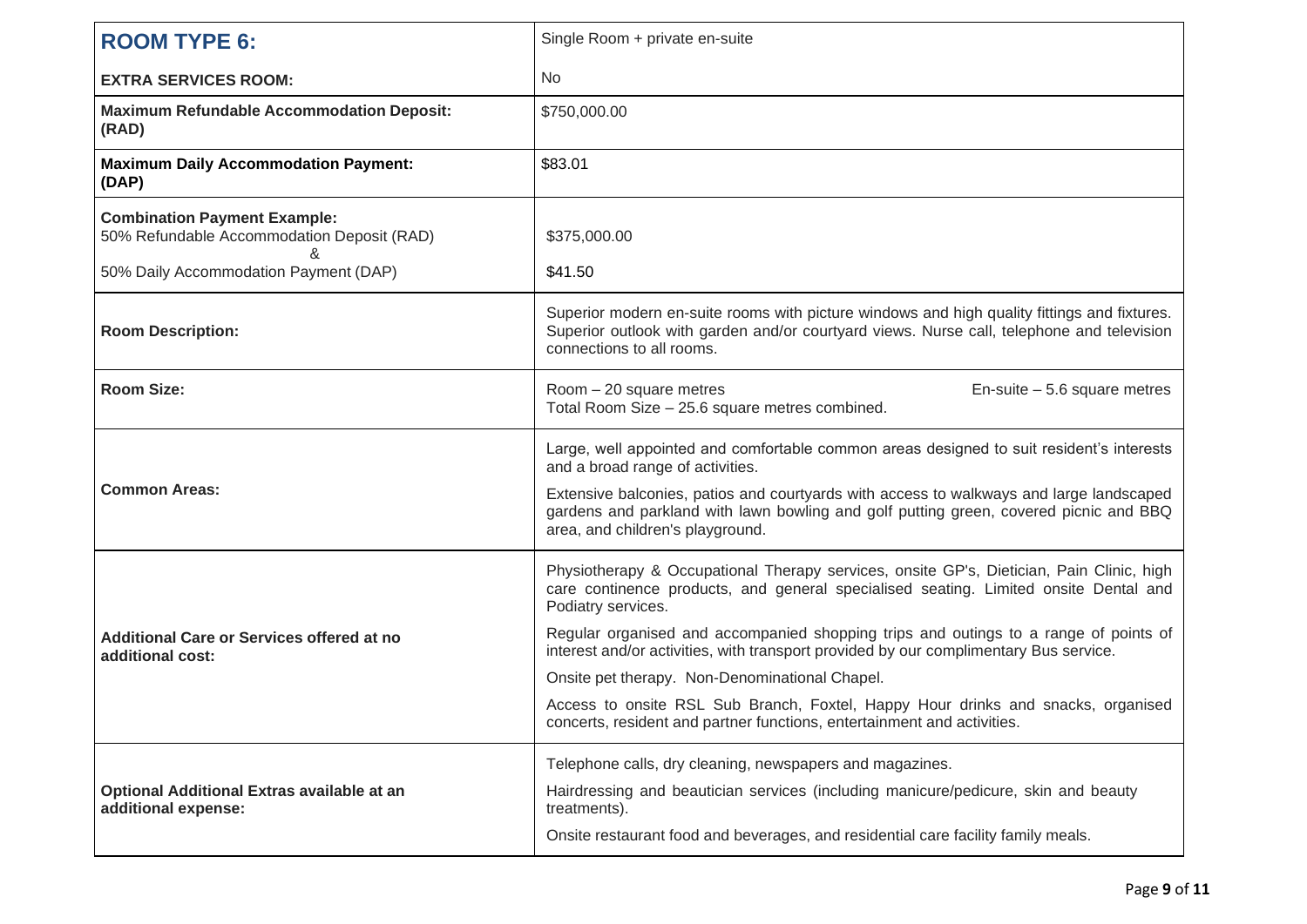| <b>ROOM TYPE 7:</b>                                                                  | Single Room + private en-suite                                                                                                                                                                                                                                                                      |
|--------------------------------------------------------------------------------------|-----------------------------------------------------------------------------------------------------------------------------------------------------------------------------------------------------------------------------------------------------------------------------------------------------|
| <b>EXTRA SERVICES ROOM:</b>                                                          | Yes                                                                                                                                                                                                                                                                                                 |
| <b>Maximum Refundable Accommodation Deposit:</b><br>(RAD)                            | \$750,000.00                                                                                                                                                                                                                                                                                        |
| <b>Maximum Daily Accommodation Payment:</b><br>(DAP)                                 | \$83.01                                                                                                                                                                                                                                                                                             |
| <b>Combination Payment Example:</b><br>50% Refundable Accommodation Deposit (RAD)    | \$375,000.00                                                                                                                                                                                                                                                                                        |
| 50% Daily Accommodation Payment (DAP)                                                | \$41.50                                                                                                                                                                                                                                                                                             |
| <b>Additional Extra Service Fee (per day):</b>                                       | \$26.00                                                                                                                                                                                                                                                                                             |
|                                                                                      | Full time designated Extra Service Concierge.                                                                                                                                                                                                                                                       |
| <b>Additional Extra Services included in the daily</b><br><b>Extra Services Fee:</b> | Private lounge area with complimentary daily newspapers and weekly magazines provided<br>in the media room and common areas, with fresh floral arrangements throughout.                                                                                                                             |
|                                                                                      | Private dining room facility, daily continental breakfast buffet and menu ordered cooked<br>breakfast, with superior menu options and quality wines accompanying lunch and evening<br>meals. Pre-dinner drinks with cheese and biscuits are available. Special dietary<br>requirements catered for. |
|                                                                                      | Individual physiotherapy and/or massage programs in-room or within the therapy<br>clinic. Beautician services (including manicure/pedicure, skin and beauty treatments).                                                                                                                            |
|                                                                                      | Regular organised and accompanied outings to a range of cultural events, including but not<br>limited to the theatre, cinema and galleries, with transport provided by our complimentary<br>Bus service.                                                                                            |
| <b>Room Description:</b>                                                             | Executive finish and furnished en-suite rooms with picture windows and high quality fittings<br>and fixtures, including window treatments, small fridge, wall mounted plasma tv, quality<br>carpet, with superior garden and park views. Nurse call and telephone.                                  |
| <b>Room Size:</b>                                                                    | $Room - 20$ square metres<br>En-suite $-5.6$ square metres<br>Total Room Size – 25.6 square metres combined.                                                                                                                                                                                        |
|                                                                                      | Large, well appointed executive finish, interior designed and furnished common areas to suit<br>resident's interests and a broad range of activities.                                                                                                                                               |
| <b>Common Areas:</b>                                                                 | Extensive balconies, patios and courtyards with access to walkways and large landscaped<br>gardens and parkland with lawn bowling and golf putting green, covered picnic and BBQ<br>area, and children's playground.                                                                                |